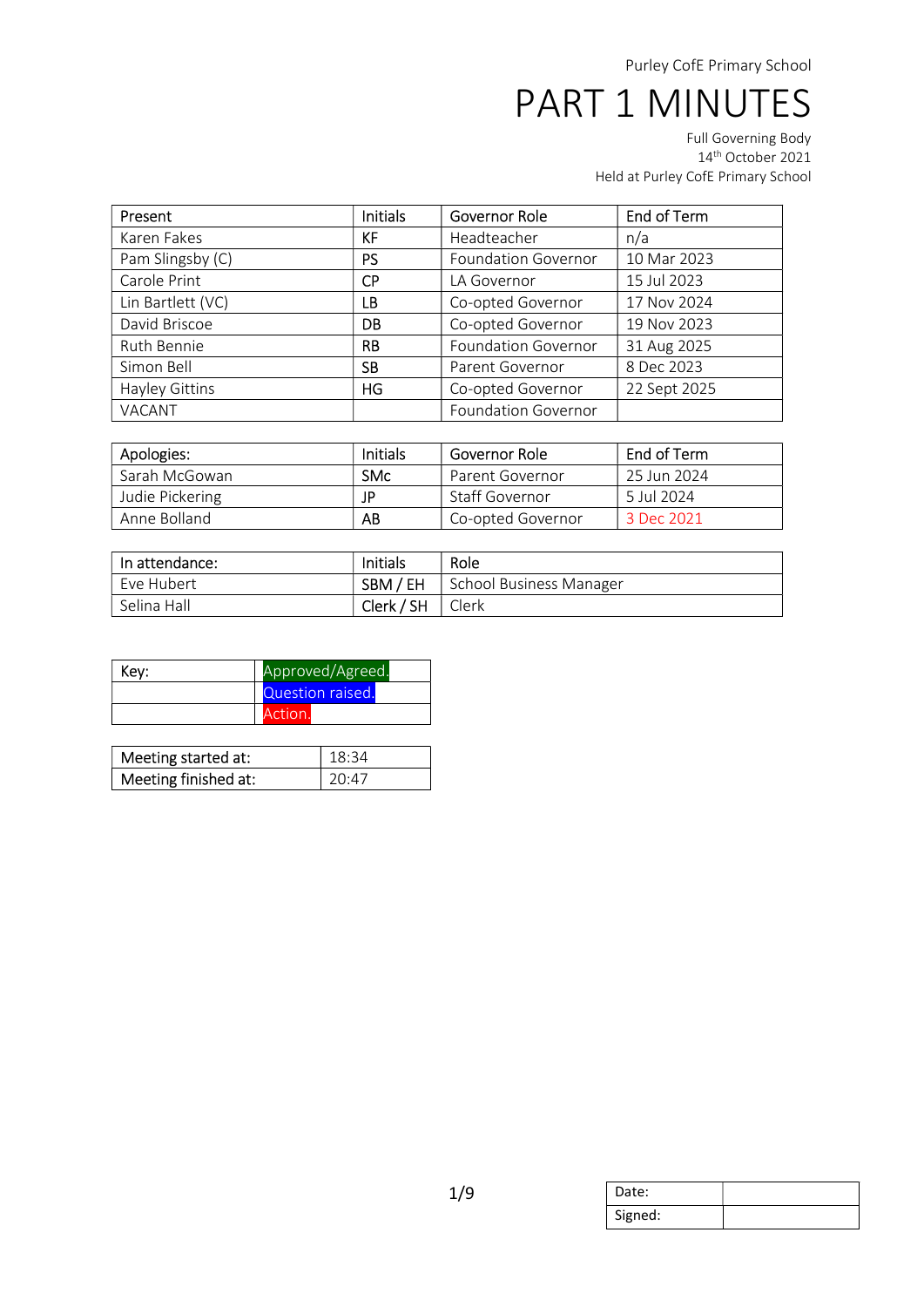Full Governing Body 14th October 2021 Held at Purley CofE Primary School

|             | <b>Record of documents</b>                                                     |             |       |
|-------------|--------------------------------------------------------------------------------|-------------|-------|
| <b>Item</b> | <b>Added to Governor Hub:</b><br><b>Document</b>                               |             |       |
|             |                                                                                | <b>Date</b> | Whom  |
| Item 3.     | Election Guidance - Chairs, Vice Chairs, Parents and                           | 06/10/2021  | Clerk |
|             | Staff - Sept 2019                                                              |             |       |
| Item 5.     | Purley Primary - Final Report<br>$\overline{a}$                                | 06/10/2021  | Clerk |
|             | Purley Primary - School Final Report Memo<br>$\overline{\phantom{0}}$          |             |       |
|             | Purley Primary School - Statement of Completion                                |             |       |
| Item 6.     | P6 Agresso 94900 MSB<br>$\frac{1}{2}$                                          | 06/10/2021  | Clerk |
|             | P6 Agresso 94908 PPG<br>÷                                                      |             |       |
|             | P6 Agresso 94913 Sports<br>$\overline{a}$                                      |             |       |
|             | P6 Agresso 94976 DFC<br>$\blacksquare$                                         |             |       |
|             | P6 Agresso 94999 OoH                                                           |             |       |
| Item 7.     | Procurement Card Register of Authorising Officers<br>ä,                        | 06/10/2021  | Clerk |
|             | Register of Authorising Officers                                               |             |       |
| Item 9.     | Know our school<br>$\frac{1}{2}$                                               | 06/10/2021  | Clerk |
|             | Ofsted Questions For Governors October 2019                                    |             |       |
| Item 10.    | 2110 Chair's report<br>÷,                                                      | 06/10/2021  | Clerk |
|             | 2110 Agenda setting schedule v 1.2 DRAFT<br>$\blacksquare$                     |             |       |
| Item 11.    | Calendar of Activity - 27.09.21 v3 WW Group<br>Ξ                               | 06/10/2021  | Clerk |
|             | Notes from WWG 21.06.21                                                        |             |       |
|             | Notes from WWG 27.9.21<br>$\qquad \qquad \blacksquare$                         |             |       |
|             | L and T sept 20 final2 data<br>$\blacksquare$                                  |             |       |
|             | L and T v1 sept210 final<br>÷                                                  |             |       |
|             | Parking problem -possible actions 102021<br>÷,                                 |             |       |
| Item 12.    | Handwriting and Presentation Policy 2021 - via<br>$\blacksquare$               | 06/10/2021  | Clerk |
|             | <b>Governor Hub</b>                                                            |             |       |
|             | Assessment Policy 2021 - via Governor Hub                                      |             |       |
|             | ECT Induction Policy Document October 2021<br>$\blacksquare$                   |             |       |
|             | Personal, Social, Health and Economic (PSHE) and                               |             |       |
|             | Relationship and Sex Education (RSE) Policy October                            |             |       |
|             | 2021                                                                           |             |       |
|             | Clerk Review Purley WBC Policy Tracker - September<br>$\overline{\phantom{0}}$ |             |       |
|             | 2021                                                                           |             |       |
| Item 14.    | Training Record 2021 to 2022<br>$\frac{1}{2}$                                  | 06/10/2021  | Clerk |
|             | Training available via Governor Services September                             |             |       |
|             | 2021                                                                           |             |       |
| Item 15.    | 23092021 FGB minutes Part 1 v1.0<br>Ξ                                          | 06/10/2021  | Clerk |
|             | SIAMS Joint Governor Response Sept 2021                                        |             |       |
| Item 16.    | Purley FGB Action Register - October 2021<br>÷,                                | 06/10/2021  | Clerk |
|             | Code of Conduct for School Governors, Members &<br>ä,                          | 06/10/2021  | Clerk |
|             | <b>Trustees 2021-2022</b>                                                      |             |       |
|             | Declaration Form - September 2021<br>$\blacksquare$                            |             |       |
|             | Register of Business Interests - September 2021                                |             |       |

| Date:   |  |
|---------|--|
| Signed: |  |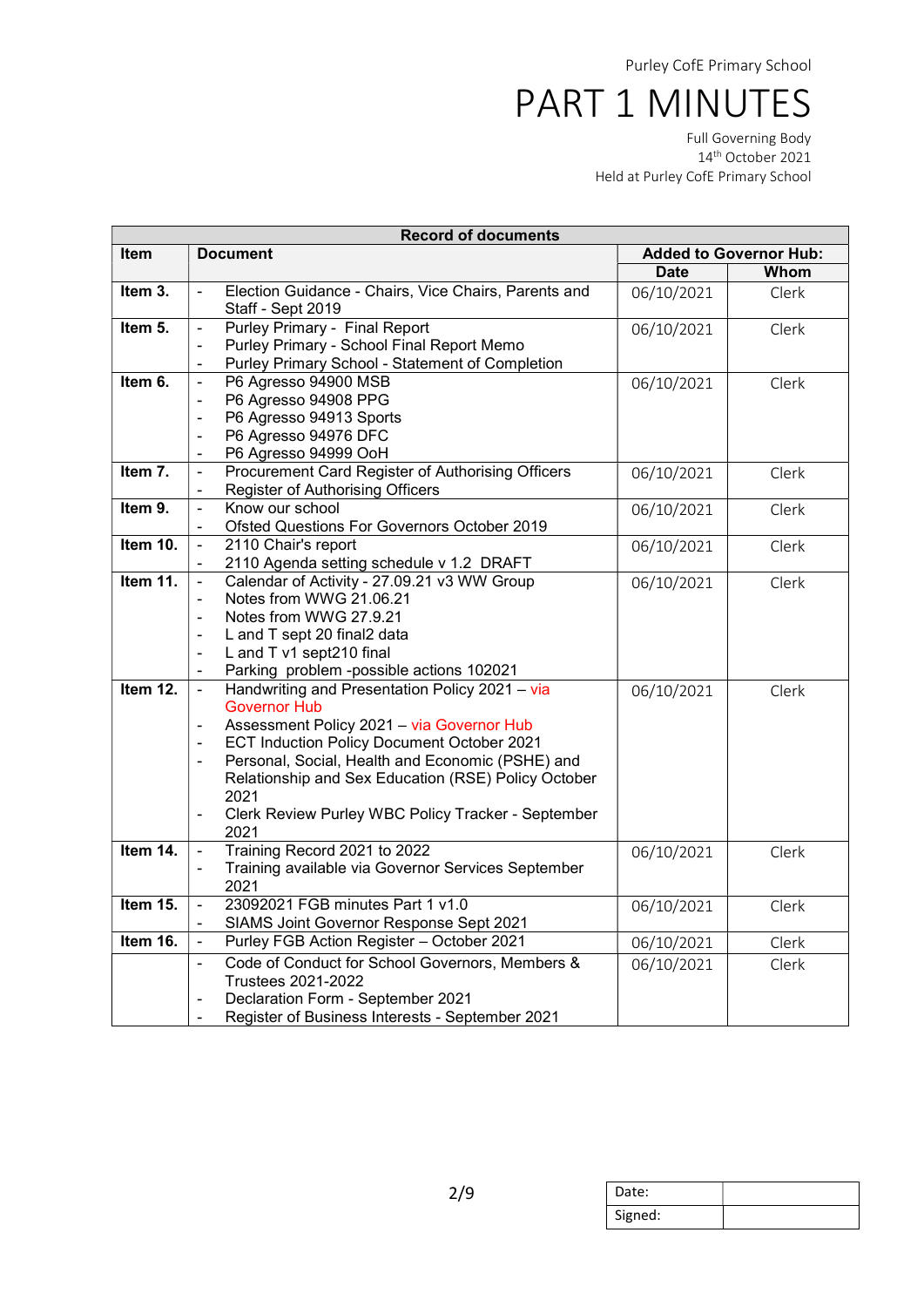Full Governing Body 14th October 2021 Held at Purley CofE Primary School

| Item no | Description                                                                                                                                                                                                                                                                                                                                                                                                                                                                                                                                                                                                                                                                                                                                       | Action                                                                   |
|---------|---------------------------------------------------------------------------------------------------------------------------------------------------------------------------------------------------------------------------------------------------------------------------------------------------------------------------------------------------------------------------------------------------------------------------------------------------------------------------------------------------------------------------------------------------------------------------------------------------------------------------------------------------------------------------------------------------------------------------------------------------|--------------------------------------------------------------------------|
| Item 1. | Those present and in attendance                                                                                                                                                                                                                                                                                                                                                                                                                                                                                                                                                                                                                                                                                                                   |                                                                          |
|         | Governors present at the meeting are listed on page 1 of these minutes.<br>÷,<br>The Governors accepted SMc, AB and JP apologies.<br>$\overline{\phantom{a}}$<br>The meeting was quorate as the quorum for any governing board<br>meeting and to vote must be one half (rounded up to a whole number)<br>of the complete membership of the governing board (excluding<br>vacancies) and no more than a third of the governing body can be staff<br>members.<br>Current membership at the start of the meeting: 11.<br>One half of the complete membership is: 6 (rounded up). Number of<br>÷,<br>members at the meeting: 8. Governors who are Staff: 2                                                                                            | Noted<br><b>Noted</b><br><b>Noted</b><br><b>Noted</b>                    |
|         | Declarations of interest and confirmation of confidentiality                                                                                                                                                                                                                                                                                                                                                                                                                                                                                                                                                                                                                                                                                      |                                                                          |
|         | No new declarations of interest were declared by the Governors.<br>Governor Declarations, Code of Conduct and register of Business<br>Interests forms from SMC and RB outstanding.                                                                                                                                                                                                                                                                                                                                                                                                                                                                                                                                                                | Noted<br>Action                                                          |
| Item 2. | <b>Urgent Matters</b>                                                                                                                                                                                                                                                                                                                                                                                                                                                                                                                                                                                                                                                                                                                             |                                                                          |
|         | None<br>$\blacksquare$<br>Please note that AOB has been retitled Urgent Matters to reflect the<br>nature of items to be tabled i.e. those matters that cannot wait until the<br>next FGB meeting.                                                                                                                                                                                                                                                                                                                                                                                                                                                                                                                                                 | <b>Noted</b>                                                             |
| Item 3. | <b>Appointment of Chair</b>                                                                                                                                                                                                                                                                                                                                                                                                                                                                                                                                                                                                                                                                                                                       |                                                                          |
|         | PS wrote to the Governors on 5th September asking them to consider<br>$\blacksquare$<br>the role of both Chair and Vice Chair as they come to end of term.<br>The Chair role came to an end on 01st October 2012.<br>$\blacksquare$<br>Governors were invited to nominate themselves or each other before<br>$\overline{\phantom{a}}$<br>the meeting. One nomination for PS to stand for a final term as Chair<br>was received. No other nominations before or at the meeting were<br>received.<br>PS confirmed that if she was to take the role for a second term, she<br>would only take the role for one more final year. From October 2021 to<br>October 2022.<br>SB proposed, CP second. All Governors Approved.<br>$\overline{\phantom{a}}$ | <b>Noted</b><br><b>Noted</b><br><b>Noted</b><br><b>Noted</b><br>Approved |
| Item 4. | <b>Formal Appointment of Ruth Bennie</b>                                                                                                                                                                                                                                                                                                                                                                                                                                                                                                                                                                                                                                                                                                          |                                                                          |
|         | RB was appointed by the Oxford Diocesan as a Foundation Governor at<br>$\overline{a}$<br>Purley for a four-year term of office with effect from Wednesday,<br>September 01, 2021, ending on Sunday, August 31, 2025. Tonight, the<br>Governing Board will formally appoint RB.<br>RB gave an introduction into her background, skills, and experience.<br>$\overline{\phantom{a}}$<br>The Governing Board Approved the Appointment and welcomed RB to<br>$\blacksquare$<br>the Governing Board.                                                                                                                                                                                                                                                   | Noted<br><b>Noted</b><br>Approved<br>Action                              |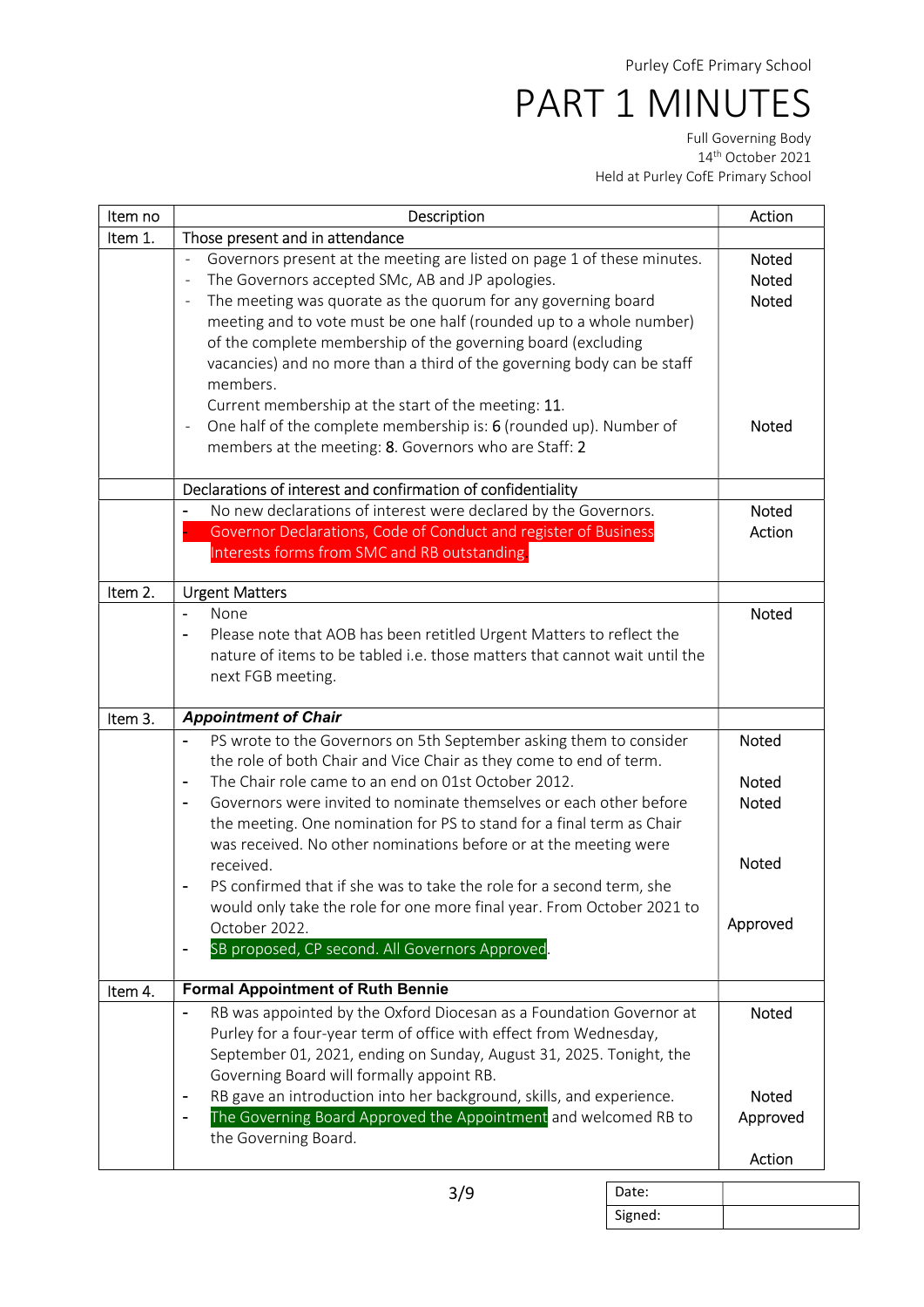Full Governing Body 14th October 2021 Held at Purley CofE Primary School

| Item 5. | The Clerk was unable to conduct an ID check before the appointment as<br>RB had accidently forgotten her documents. It was agreed these can be<br>given at the next FGB. RB is very well known within WBC/Diocesan and<br>also a Governor at Basildon Primary School. The Chair vouched for RB<br>identification whilst the documents were waiting to be presented.<br>The chair invited RB to commit the rest of the meeting in prayer which<br>RB duly did.<br><b>Finance Audit Update</b><br>EH gave a detailed update with regards to the recent School Audit which<br>took place on 5th & 6th July 2021. Purley CofE Primary School received<br>an Overall Audit outcome of Satisfactory.<br>Pages 27 - 29 of the report detail the Action Plan on the findings from | <b>Noted</b><br>Noted        |
|---------|---------------------------------------------------------------------------------------------------------------------------------------------------------------------------------------------------------------------------------------------------------------------------------------------------------------------------------------------------------------------------------------------------------------------------------------------------------------------------------------------------------------------------------------------------------------------------------------------------------------------------------------------------------------------------------------------------------------------------------------------------------------------------|------------------------------|
|         | the Audit. Most of the Action points are Minor or Moderate and only<br>one was Significant.<br>The Significant action is currently being dealt with. This was regarding an<br>$\overline{\phantom{a}}$<br>issue with the cards and linkage to Paypal.                                                                                                                                                                                                                                                                                                                                                                                                                                                                                                                     | <b>Noted</b>                 |
|         | EH warned the Governors that minor tweaks to the Finance Policy may<br>$\blacksquare$<br>be required as part of the Audit findings.<br>The deadline to resolve all findings is 31 <sup>st</sup> December 2021. A statement<br>$\blacksquare$<br>of completion will also be required at this time.                                                                                                                                                                                                                                                                                                                                                                                                                                                                         | <b>Noted</b><br><b>Noted</b> |
|         | Q: How frequently are we audited?<br>A: Every 5-7 years.<br>$\circ$                                                                                                                                                                                                                                                                                                                                                                                                                                                                                                                                                                                                                                                                                                       | Question                     |
|         | Q: Was it a helpful experience?<br>A: Yes, a very useful and helpful experience. We could have<br>$\circ$<br>been going down the wrong track but this has now bumped us<br>back to where we should be, especially as we have a new (ish)<br>SBM who is still learning.                                                                                                                                                                                                                                                                                                                                                                                                                                                                                                    | Question                     |
|         | Q: When can the FGB see the updated Action Plan?<br>A: The Governors will see the updated Action Plan at the 20 <sup>th</sup><br>$\circ$<br>January 2022 FGB for sign-off.                                                                                                                                                                                                                                                                                                                                                                                                                                                                                                                                                                                                | Question                     |
|         | The Governors thanked EH for her time, dedication, and hard work<br>especially as this is her first School Audit.                                                                                                                                                                                                                                                                                                                                                                                                                                                                                                                                                                                                                                                         | Noted                        |
| Item 6. | Mid-year finance report                                                                                                                                                                                                                                                                                                                                                                                                                                                                                                                                                                                                                                                                                                                                                   |                              |
|         | The uptake at Breakfast and After school clubs remains an issue. The<br>$\blacksquare$<br>Breakfast club is still less than 1/2 of the numbers we saw in 2019. Things<br>are improving and parents/carers are starting to use the provisions again<br>but we are still not at the levels we need to be to make the clubs                                                                                                                                                                                                                                                                                                                                                                                                                                                  | <b>Noted</b>                 |
|         | sustainable.<br>The accounts reflect having to pay of the deficit in fund 99 from the<br>$\overline{\phantom{a}}$                                                                                                                                                                                                                                                                                                                                                                                                                                                                                                                                                                                                                                                         | Noted                        |
|         | main school budget of around 10k.                                                                                                                                                                                                                                                                                                                                                                                                                                                                                                                                                                                                                                                                                                                                         | <b>Noted</b>                 |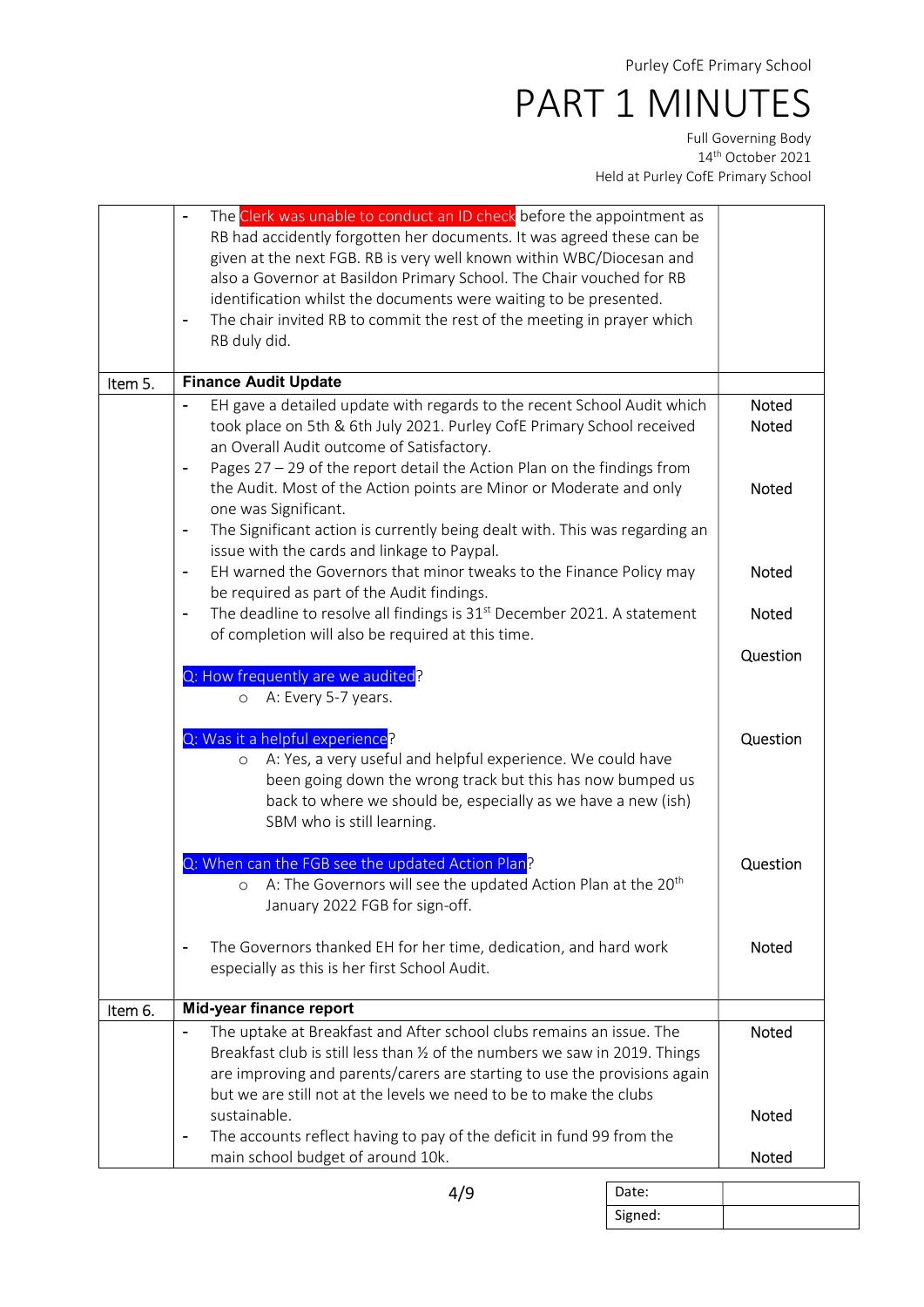Full Governing Body 14th October 2021 Held at Purley CofE Primary School

|         | We need to monitor the Breakfast and After school clubs fund over the                               |              |
|---------|-----------------------------------------------------------------------------------------------------|--------------|
|         | next few months and make a decision. We are fully aware the clubs act                               |              |
|         | as a service to the community.<br>There are 16 places for Breakfast Club which needs two members of |              |
|         | $\blacksquare$<br>staff. If we have the capacity for 16, but only end up with 10 children           | <b>Noted</b> |
|         |                                                                                                     |              |
|         | this is an issue; we are not covering our staff costs.                                              |              |
|         | Q: Are the same children attending the Breakfast and After school clubs?                            |              |
|         | A: It varies from day to day.<br>$\circ$                                                            | Question     |
|         | Q: We are mindful that this is this a community service. If we cannot make                          |              |
|         | this work, who else can provide this service?                                                       | Question     |
|         | A: The Breakfast and After School clubs have to be self-<br>$\circ$                                 |              |
|         | sufficient. If we keep having to top the fund up, then this could                                   |              |
|         | be held against us. It is not clear who else can provide this                                       |              |
|         | provision at the moment.                                                                            |              |
| Item 7. | <b>Authorising Officers</b>                                                                         |              |
|         | There are no changes to the Register of Authorising Officers or                                     | Approved     |
|         | Procurement Card. Both were signed and signed copies held by the SBM.                               |              |
| Item 8. | Headteacher's monthly checklist                                                                     |              |
|         | SBM / HT happy with and on track.                                                                   | <b>Noted</b> |
|         | Clerk pointed out that a copy has not been seen by the Governing Board.<br>$\blacksquare$           |              |
|         | EH to send Clerk a copy.                                                                            | Action       |
| Item 9. | <b>Ofsted Ready?</b>                                                                                |              |
|         | LB stepped through the document titled: Know our School. Questions<br>$\blacksquare$                | <b>Noted</b> |
|         | we may be asked by Ofsted with the Governing Board; the Governors                                   |              |
|         | had access to the document prior to the meeting.                                                    |              |
|         | Question 1: What are your school's priorities? How do you, as a governing                           | <b>Noted</b> |
|         | board, ensure the priorities are moved forward?                                                     |              |
|         | The Governors discussed Environment and Recovery and what they                                      |              |
|         | mean as school prioritises especially for the coming year.                                          |              |
|         | Question 2: What is your vision for the school? Where do you want the school                        | <b>Noted</b> |
|         | to be? What are the next areas of focus in the school improvement plan?                             |              |
|         | The Governors know the school's vision and the area of focus is                                     |              |
|         | Environment and Recovery. We want our children to be good citizens of                               |              |
|         | the community.                                                                                      |              |
|         | Question 3: What are the strengths and weaknesses of school? What issues                            |              |
|         | does the school face? How do you know?                                                              | Noted        |
|         | A major strength of the school is each child is treated as an individual.                           |              |
|         | Purley Primary School is a neutral and inclusive environment with very                              |              |

| ×<br>۰,<br>۰.<br>v<br>۰.<br>×<br>× |
|------------------------------------|
|------------------------------------|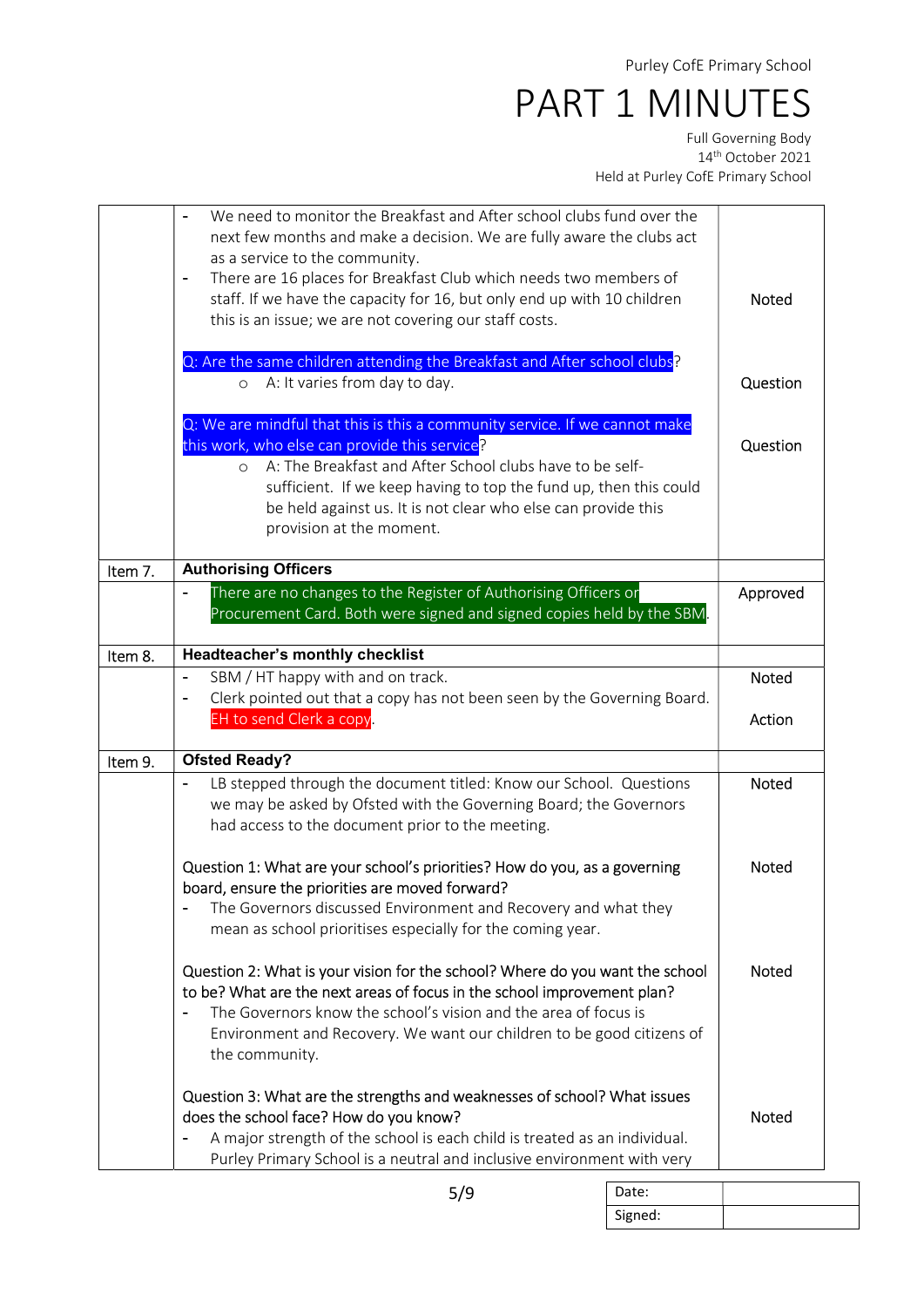Full Governing Body 14th October 2021 Held at Purley CofE Primary School

| creative teachers. This strength is also a weakness. The footprint and<br>outside space is smaller than your average primary school which means<br>our sports provision is not as good as some larger schools. We have<br>mitigated against this by finding access to private space.<br>The nurturing environment can also be a weakness when children move<br>from Purley (~100 pupils) to secondary school which has ~2,000 pupils.<br>The transition can be a struggle for some. This is mitigated by preparing<br>them to be good citizens. No child can 'hide' in the school and therefore<br>we can help to ensure each child is ready for the transition to secondary<br>school. We know our children.           |              |
|-------------------------------------------------------------------------------------------------------------------------------------------------------------------------------------------------------------------------------------------------------------------------------------------------------------------------------------------------------------------------------------------------------------------------------------------------------------------------------------------------------------------------------------------------------------------------------------------------------------------------------------------------------------------------------------------------------------------------|--------------|
| Question 9: How do you make sure that policies are put into practice?<br>(including safeguarding)<br>The conversation moved to question 9. Governors conduct monitoring<br>visits and come in and report back to the FGB via Governor visit reports.<br>Governors have dropped into remote lessons. There are surveys from<br>parents/carers which we will be increasing in frequency throughout the<br>year. We regularly review and scrutinise policies at each FGB. Governors<br>also come into school to help and assist and get a flavour whilst they are<br>here.                                                                                                                                                 | <b>Noted</b> |
| Question 10: How do you provide challenge for the head? Give an example.<br>Throughout all our minutes there are questions and challenges from the<br>Governors. Our Headteacher is very open and enjoys being challenged.<br>She also operates an open door policy for anyone who needs or wants to<br>discuss something. We have Parent Governors who see the other side<br>and bring a different element to the Governing Board. We also<br>triangulate with Robin and Rose as they provide advisor visits to the<br>school. Data meetings deep dive into the impact. We need to ensure we<br>challenge the SDP if evidence on impact is not apparent. Remember a<br>school visit can also be deemed as a challenge. | <b>Noted</b> |
| Question 11: How safe do children feel? How do you know? What is<br>behaviour like?<br>Children have a voice through the termly pupil conferences led by staff<br>and pupil voice gathering sessions led by staff and governors. These<br>evidence that they know what to do if they need help. AB attends the<br>school council. Health and Safety and Safeguarding are always Agenda<br>items. Comments on external agencies on our children have always been<br>positive. The children have always been deemed to be polite, pleasant,<br>and presentable. Therapeutic Thinking is creating a new way for dealing<br>with behaviour in our school and changing how we approach this in the<br>future.                | Noted        |
| Question 12: What systems in place for children to: Confidently report abuse,<br>and for their concerns to be treated seriously?                                                                                                                                                                                                                                                                                                                                                                                                                                                                                                                                                                                        | Noted        |

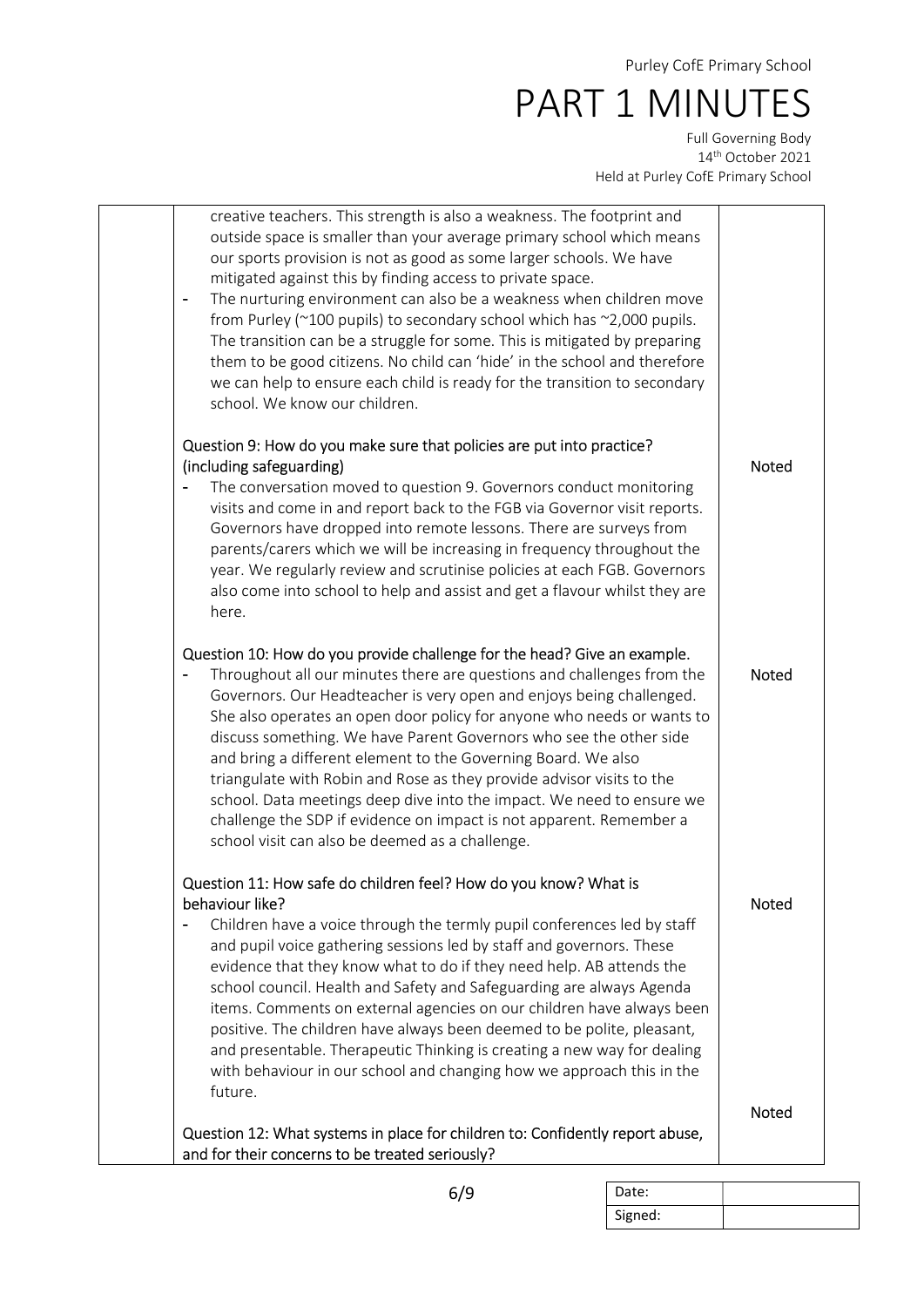Full Governing Body 14th October 2021 Held at Purley CofE Primary School

|          | All children have at least someone in school to talk too. This question<br>was also asked on pupil voice. Children know they can go to whoever<br>they fell comfortable with if they need to say something.                                                                                                   | <b>Noted</b> |
|----------|---------------------------------------------------------------------------------------------------------------------------------------------------------------------------------------------------------------------------------------------------------------------------------------------------------------|--------------|
|          | Question 13: How does your school manage consistent good behaviour?<br>Purley used the Purley Paragon and we work towards our values of Love,<br>Courage and Wisdom. We congregate in assemblies to celebrate good<br>work / behaviour / achievement.                                                         | <b>Noted</b> |
|          |                                                                                                                                                                                                                                                                                                               |              |
|          | different cohorts of children; those with SEND for example. The<br>Headteacher also visits lessons.<br>Q: The Governors after the Headteacher what would your ideal outcome<br>from the Ofsted inspection?<br>A: Good. I would like Purley to be consistently Good with<br>$\circ$<br>pockets of Outstanding. | <b>Noted</b> |
|          |                                                                                                                                                                                                                                                                                                               |              |
| Item 10. | <b>Chair's Report</b>                                                                                                                                                                                                                                                                                         |              |
|          | The Chair sent the Governors the report in advance. The Governors had<br>$\blacksquare$                                                                                                                                                                                                                       | <b>Noted</b> |
|          | no questions.<br>The Chair informed the Governors an anonymous questionnaire will be<br>$\overline{\phantom{a}}$<br>sent shortly to get opinions of the Governing Board and working party                                                                                                                     | Noted        |
|          | structure and the frequency of meetings.<br>KF confirmed that success criteria have been added to the SDP.                                                                                                                                                                                                    | <b>Noted</b> |
| Item 11. | <b>Working Group Updates</b>                                                                                                                                                                                                                                                                                  |              |
|          | All working group reports had been submitted in advance of the<br>meeting. No questions were asked and the Governors present, read out<br>the highlights from the reports.                                                                                                                                    | Noted        |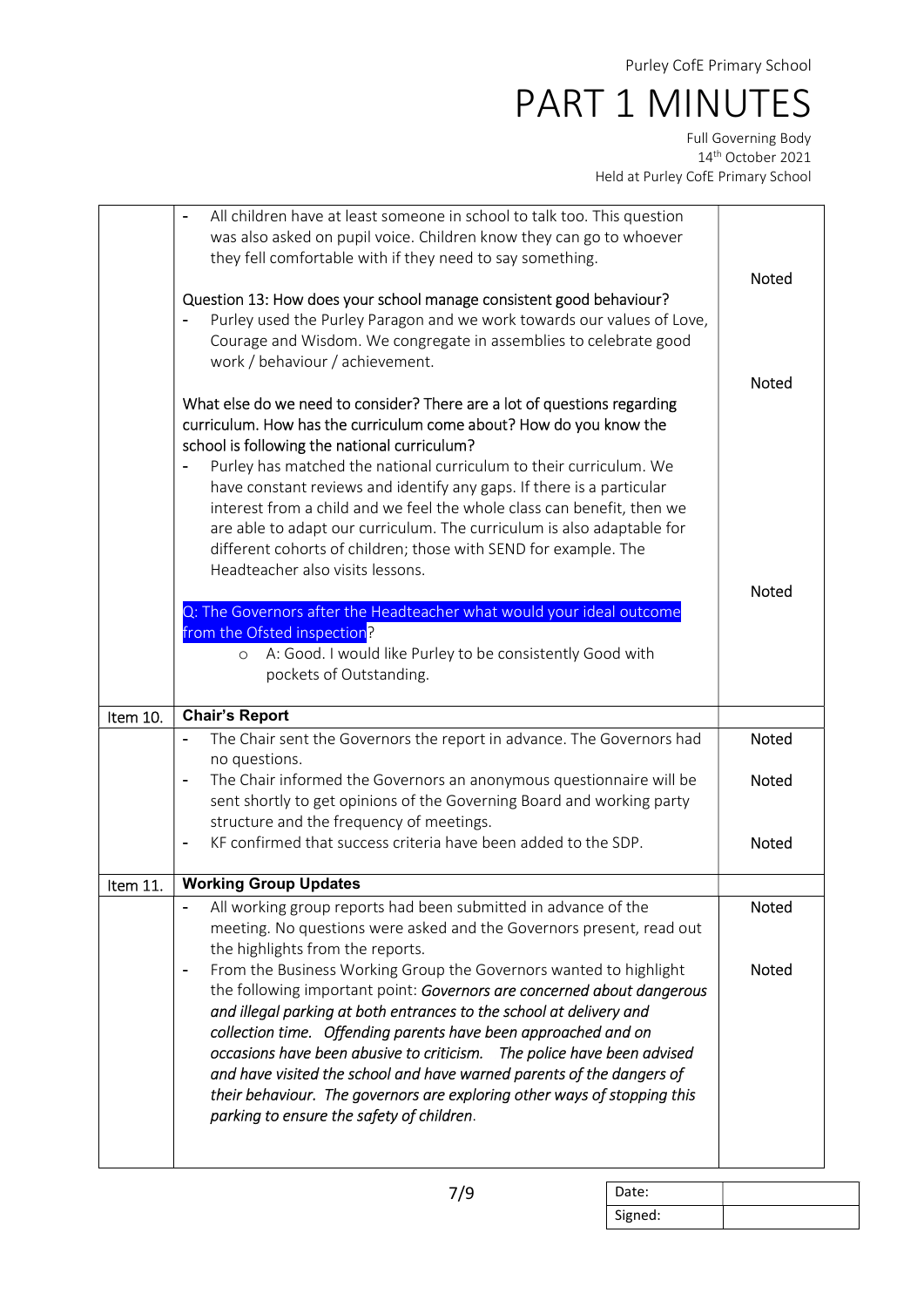Full Governing Body 14th October 2021 Held at Purley CofE Primary School

| Item 12. | <b>Policies</b>                                                                                                                                                                                                                                                                                                                                                                                                                                                                                                                                                                                                                                                                                                                                                                                        |                |
|----------|--------------------------------------------------------------------------------------------------------------------------------------------------------------------------------------------------------------------------------------------------------------------------------------------------------------------------------------------------------------------------------------------------------------------------------------------------------------------------------------------------------------------------------------------------------------------------------------------------------------------------------------------------------------------------------------------------------------------------------------------------------------------------------------------------------|----------------|
|          | Apart from some minor changes as highlighted below for PSHE&RSE, the<br>following Policies were all Approved:<br>Handwriting and Presentation Policy - via Governor Hub<br>Assessment Policy - via Governor Hub<br>$\overline{a}$<br>ECT Induction Policy Document October 2021<br>$\blacksquare$<br>Personal, Social, Health and Economic (PSHE) and Relationship and Sex<br>$\overline{\phantom{a}}$<br>Education (RSE) Policy October 2021<br>Add contents page.<br>$\circ$<br>Page 6, add to the policy list: Sexual Harassment Procedure.<br>$\circ$<br>Page 12, change Curriculum to The Learning and Teaching<br>$\circ$<br>Working Group.<br>At the end of section 14, ensure Sexual Harassment Procedure,<br>$\circ$<br>Safeguarding and Valuing All God's Children are added to the<br>list. | Approved       |
| Item 13. | <b>Performance &amp; Pay Panel</b>                                                                                                                                                                                                                                                                                                                                                                                                                                                                                                                                                                                                                                                                                                                                                                     |                |
|          | The new model Pay Policy will be available by 22nd October 2021. We<br>will need to review and approve in November. The only change to the<br>rates of pay is for unqualified teaching staff employed by the school.<br>The DfE has published its STPCD 2021, with a view of it coming into                                                                                                                                                                                                                                                                                                                                                                                                                                                                                                            | Noted<br>Noted |
|          | effect from 22 <sup>nd</sup> October 2021.                                                                                                                                                                                                                                                                                                                                                                                                                                                                                                                                                                                                                                                                                                                                                             |                |
|          | The Pay Panel will be made up of PS, HG and CP. LB will be reserve. The<br>$\blacksquare$<br>Pay Committee is expected to take place on 5th November 2021 @<br>$13:30 - 15:00.$                                                                                                                                                                                                                                                                                                                                                                                                                                                                                                                                                                                                                        | Agreed         |
|          | PS to contact HR to clarify deadline for submitting pay increases.                                                                                                                                                                                                                                                                                                                                                                                                                                                                                                                                                                                                                                                                                                                                     | Action         |
|          | Staff reviews to take place during the inset day on 22 <sup>nd</sup> October 2021.                                                                                                                                                                                                                                                                                                                                                                                                                                                                                                                                                                                                                                                                                                                     | Noted          |
| Item 12. | <b>Training and Forum Update</b>                                                                                                                                                                                                                                                                                                                                                                                                                                                                                                                                                                                                                                                                                                                                                                       |                |
|          | The Clerk has provided a list of relevant training from Governor Services<br>$\blacksquare$<br>in the document titled: Training available via Governor Services<br>September 2021. This also includes Health and Safety courses. The<br>Governors were asked to take a look and let the Clerk know if there is<br>any training they would like to be booked on.                                                                                                                                                                                                                                                                                                                                                                                                                                        | <b>Noted</b>   |
|          | HG is booked onto Governance Induction training. RB to will look at<br>$\blacksquare$<br>dates next year if required.                                                                                                                                                                                                                                                                                                                                                                                                                                                                                                                                                                                                                                                                                  | Noted          |
|          | SMc to still book onto New to Governance 1 and 2.                                                                                                                                                                                                                                                                                                                                                                                                                                                                                                                                                                                                                                                                                                                                                      | Action         |
|          | HG booked onto universal safeguarding training being held by Governor<br>$\overline{\phantom{a}}$                                                                                                                                                                                                                                                                                                                                                                                                                                                                                                                                                                                                                                                                                                      | Action         |
|          | Services.                                                                                                                                                                                                                                                                                                                                                                                                                                                                                                                                                                                                                                                                                                                                                                                              |                |
|          | Clerk to send online Safeguarding training link to SMc and LB.<br>$\overline{a}$                                                                                                                                                                                                                                                                                                                                                                                                                                                                                                                                                                                                                                                                                                                       | Action         |
| Item 13. | <b>Approval of Minutes</b>                                                                                                                                                                                                                                                                                                                                                                                                                                                                                                                                                                                                                                                                                                                                                                             |                |
|          | The following minutes from 23092021 FGB minutes Part 1 v1.0 were<br>$\blacksquare$<br>agreed and Approved subject to the following changes:<br>Under Item 9:<br>$\overline{\phantom{a}}$                                                                                                                                                                                                                                                                                                                                                                                                                                                                                                                                                                                                               | Approved       |